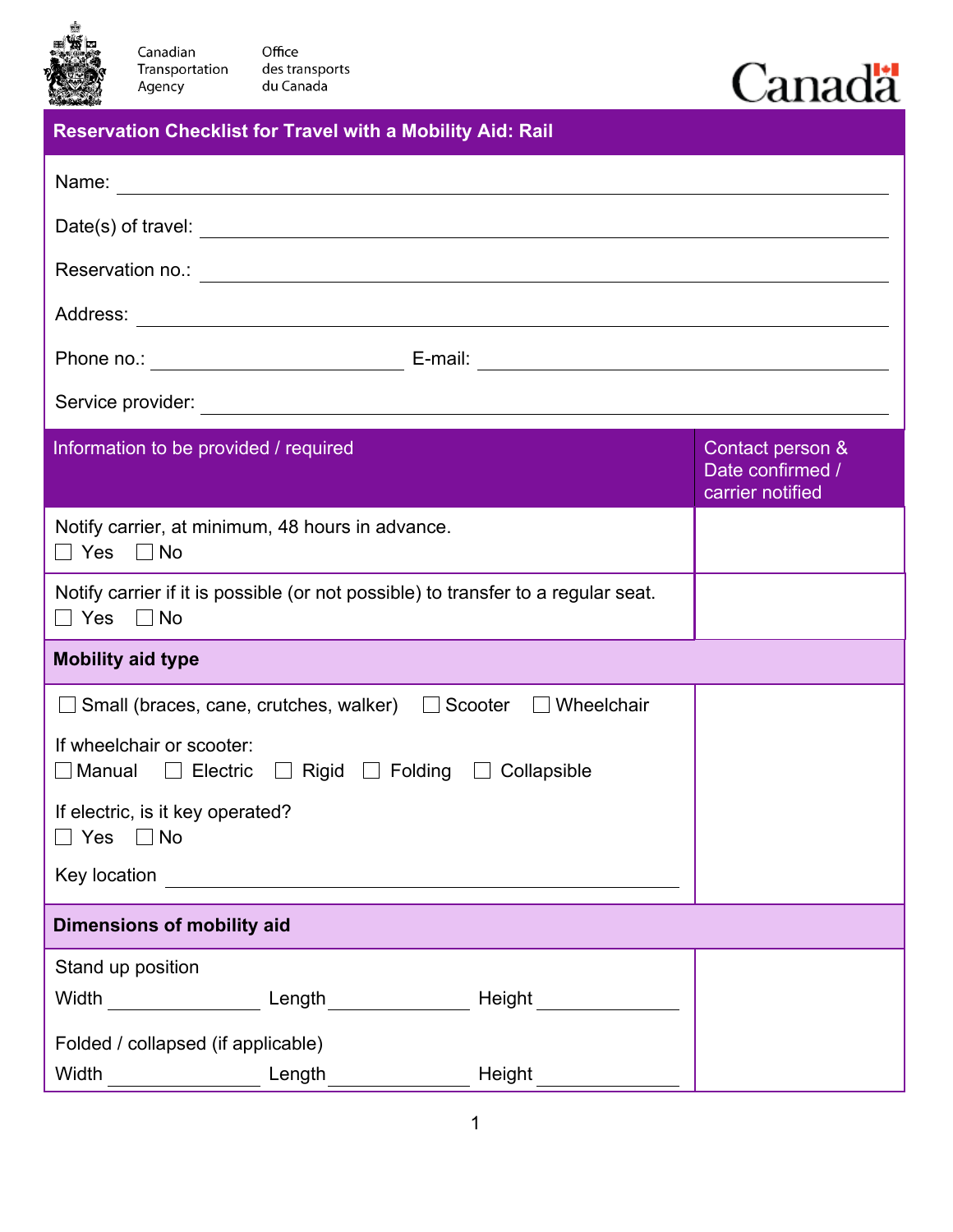| <b>Dimensions of train car doors</b>                                                                                                   |  |  |  |  |  |  |
|----------------------------------------------------------------------------------------------------------------------------------------|--|--|--|--|--|--|
| Type of train:<br><u> 1980 - John Stein, mars and de Britain and de Britain and de Britain and de Britain and de Britain and de Br</u> |  |  |  |  |  |  |
| Passenger or baggage car door                                                                                                          |  |  |  |  |  |  |
| <b>Weight of mobility aid</b>                                                                                                          |  |  |  |  |  |  |
| Weight: $\qquad \qquad \Box$ lbs<br>$\Box$ kg                                                                                          |  |  |  |  |  |  |
| Mobility aid with person: ____________________<br>lbs<br>$\Box$ kg                                                                     |  |  |  |  |  |  |
| Where should the mobility aid be held to lift and hand-carry it?                                                                       |  |  |  |  |  |  |
| Is there a picture with arrows that indicate where to lift?<br>$\Box$ Yes $\Box$ No                                                    |  |  |  |  |  |  |
| <b>Location of brake release</b>                                                                                                       |  |  |  |  |  |  |
| □ Rear Left □ Rear Right □ Centre □ Front Left □ Front Right                                                                           |  |  |  |  |  |  |
| <b>Mechanical lift available at</b>                                                                                                    |  |  |  |  |  |  |
| $\Box$ Arrival<br>$\Box$ Departure                                                                                                     |  |  |  |  |  |  |
| Type of battery (if applicable)                                                                                                        |  |  |  |  |  |  |
| $\Box$ Gel Cell (dry) $\Box$ Non-spillable<br>Spillable                                                                                |  |  |  |  |  |  |
| Instructions provided for:                                                                                                             |  |  |  |  |  |  |
| Disassembling / reassembling / folding mobility aid<br>No<br>$\Box$ Yes                                                                |  |  |  |  |  |  |
| Disconnecting battery (if applicable)<br>$\Box$ Yes<br>$\Box$ No                                                                       |  |  |  |  |  |  |
| If you answered "No" to either of the above, please provide verbal<br>instructions to the responsible staff at the station.            |  |  |  |  |  |  |